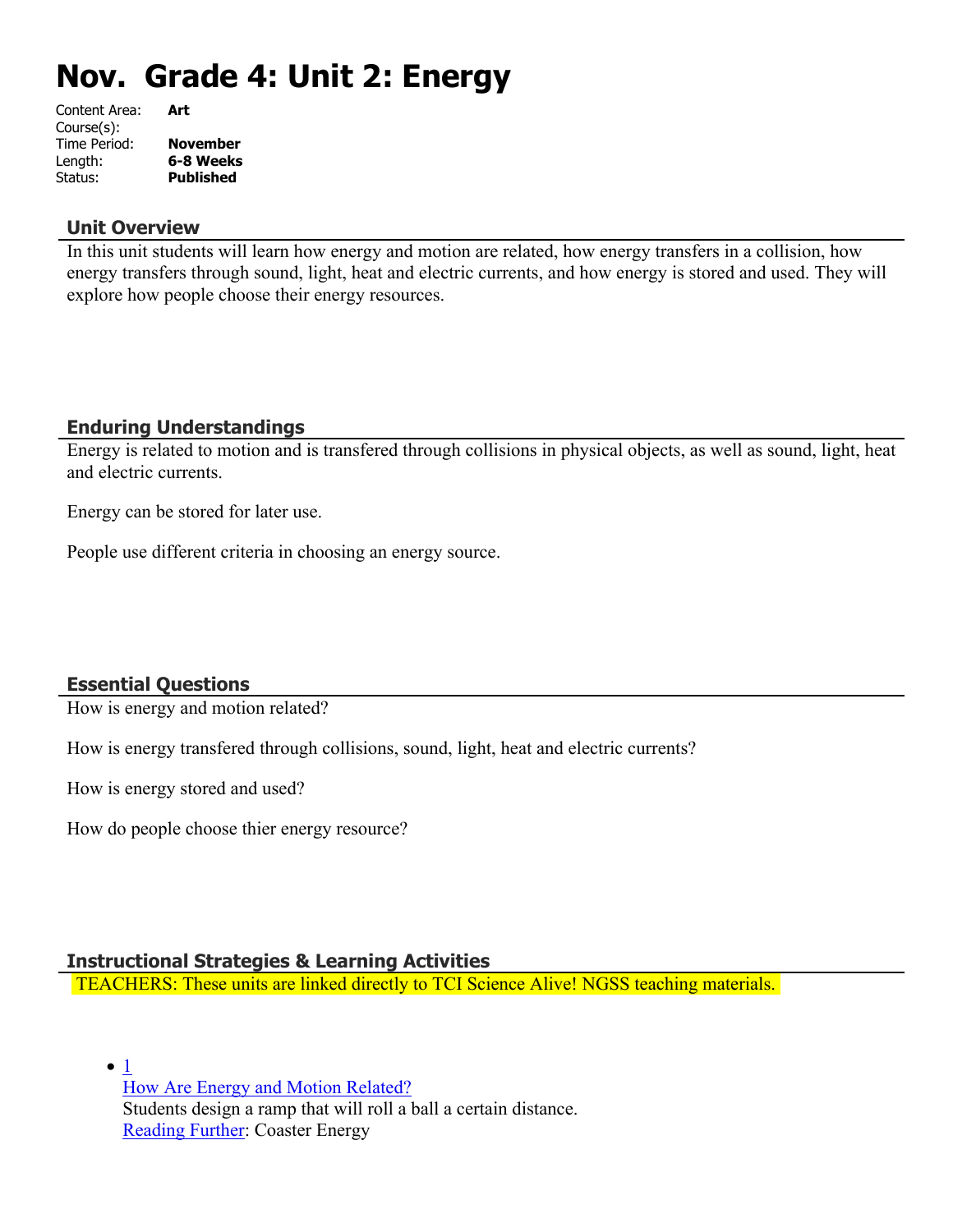$\bullet$  [2](https://subscriptions.teachtci.com/shared/programs/155/lessons/1518/slide_shows)

[How Is Energy Transferred by Colliding Objects?](https://subscriptions.teachtci.com/shared/programs/155/lessons/1518/slide_shows)

Students use straws hanging from a zipline to model collisions. They ask testable questions about the energy of the straws, and then answer them using information from this investigation. [Reading Further](https://subscriptions.teachtci.com/shared/sections/11797?program_id=155&student_view=true): Dummies Keep Getting Smarter

[3](https://subscriptions.teachtci.com/shared/programs/155/lessons/1519/slide_shows)

[How Is Energy Transferred by Sound, Light, and Heat?](https://subscriptions.teachtci.com/shared/programs/155/lessons/1519/slide_shows)

Students make observations to identify how energy is transferred through heat, sound, or light. They use their knowledge of energy transfers to come up with solutions to various problems. [Reading Further](https://subscriptions.teachtci.com/shared/sections/11855?program_id=155&student_view=true): Energy from Smartphones

 $• 4$  $• 4$ 

[How Is Energy Transferred by Electric Currents?](https://subscriptions.teachtci.com/shared/programs/155/lessons/1520/slide_shows) Students use circuits to investigate how electric current transfers energy. Then they build and solve a puzzle using electric currents. [Reading Further](https://subscriptions.teachtci.com/shared/sections/11931?program_id=155&student_view=true): The Business of Creativity

 $\bullet$  [5](https://subscriptions.teachtci.com/shared/programs/155/lessons/1521/slide_shows)

[How Is Energy Stored and Used?](https://subscriptions.teachtci.com/shared/programs/155/lessons/1521/slide_shows) Students act as engineers to design and build a lunchbox alarm. [Reading Further](https://subscriptions.teachtci.com/shared/sections/12001?program_id=155&student_view=true): Blackout!

 $\bullet$  [6](https://subscriptions.teachtci.com/shared/programs/155/lessons/1522/slide_shows)

[How Do People Choose Energy Resources?](https://subscriptions.teachtci.com/shared/programs/155/lessons/1522/slide_shows)

Students act as advisors to research and report on different energy resources for a power plant. [Reading Further](https://subscriptions.teachtci.com/shared/sections/12041?program_id=155&student_view=true): Your Energy Future

# **Integration of Career Exploration, Life Literacies and Key Skills**

| CRP.K-12.CRP2   | Apply appropriate academic and technical skills.                                                                                                                      |
|-----------------|-----------------------------------------------------------------------------------------------------------------------------------------------------------------------|
| TECH.9.4.5.CT.4 | Apply critical thinking and problem-solving strategies to different types of problems such<br>as personal, academic, community and global (e.g., 6.1.5. Civics CM.3). |
| CRP.K-12.CRP5   | Consider the environmental, social and economic impacts of decisions.                                                                                                 |
| CRP.K-12.CRP4   | Communicate clearly and effectively and with reason.                                                                                                                  |
| TECH.9.4.5.TL.3 | Format a document using a word processing application to enhance text, change page<br>formatting, and include appropriate images graphics, or symbols.                |
| TECH.9.4.5.CT.1 | Identify and gather relevant data that will aid in the problem-solving process (e.g.,<br>2.1.5.EH.4, 4-ESS3-1, 6.3.5.CivicsPD.2).                                     |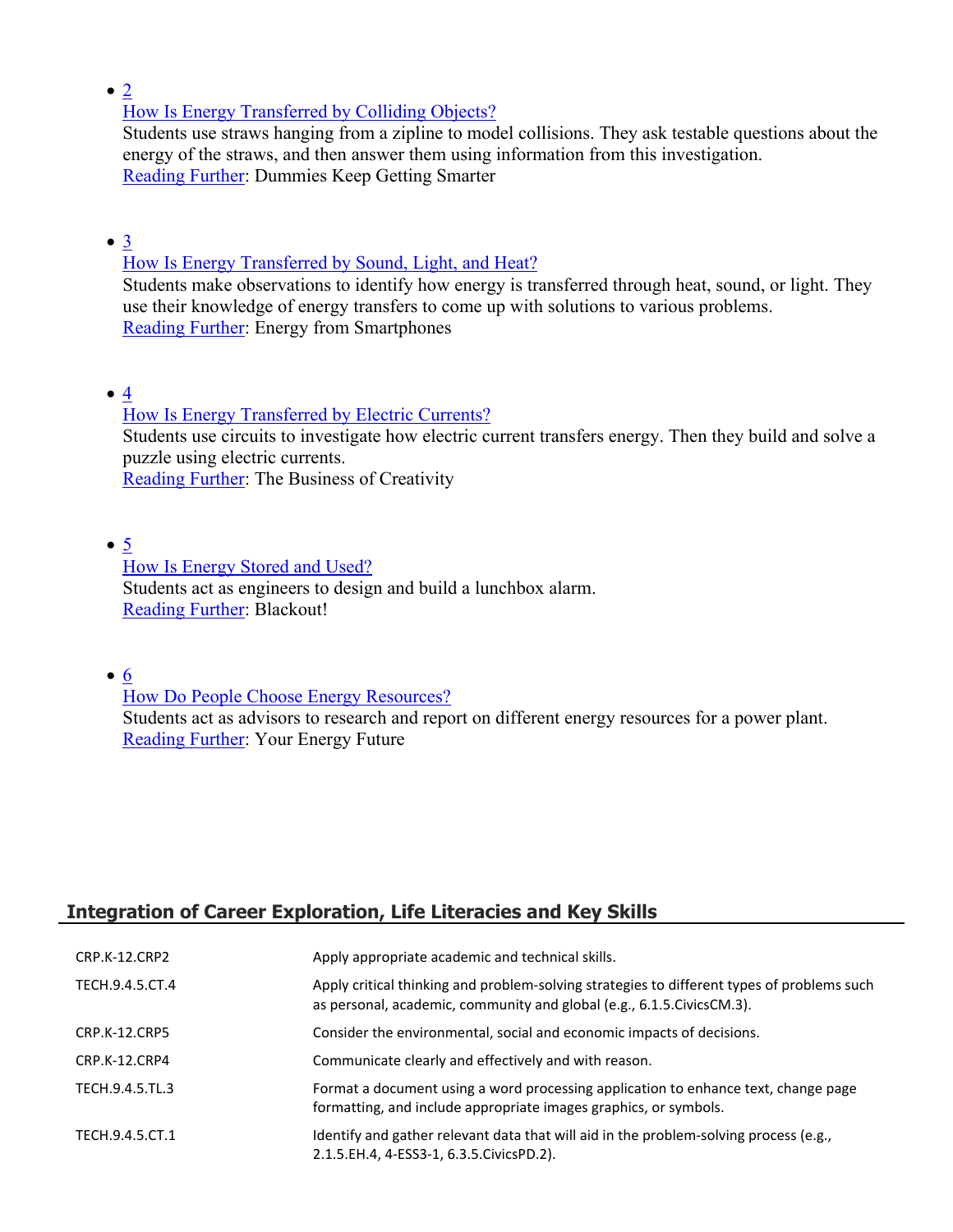| CRP.K-12.CRP11   | Use technology to enhance productivity.                                                                                                                                                                                                      |
|------------------|----------------------------------------------------------------------------------------------------------------------------------------------------------------------------------------------------------------------------------------------|
| TECH.9.4.5.Cl.2  | Investigate a persistent local or global issue, such as climate change, and collaborate with<br>individuals with diverse perspectives to improve upon current actions designed to address<br>the issue (e.g., 6.3.5. Civics PD.3, W.5.7).    |
| CRP.K-12.CRP9    | Model integrity, ethical leadership and effective management.                                                                                                                                                                                |
| CRP.K-12.CRP8    | Utilize critical thinking to make sense of problems and persevere in solving them.                                                                                                                                                           |
| WRK.9.2.5.CAP.1  | Evaluate personal likes and dislikes and identify careers that might be suited to personal<br>likes.                                                                                                                                         |
| TECH.9.4.5.Cl.3  | Participate in a brainstorming session with individuals with diverse perspectives to expand<br>one's thinking about a topic of curiosity (e.g., 8.2.5.ED.2, 1.5.5.CR1a).                                                                     |
| CRP.K-12.CRP7    | Employ valid and reliable research strategies.                                                                                                                                                                                               |
|                  | Accurate and comprehensive information comes in a variety of platforms and formats and<br>is the basis for effective decision-making.                                                                                                        |
| TECH.9.4.5.IML.6 | Use appropriate sources of information from diverse sources, contexts, disciplines, and<br>cultures to answer questions (e.g., RI.5.7, 6.1.5. HistoryCC.7, 7.1.NM. IPRET.5).                                                                 |
| WRK.9.2.5.CAP.2  | Identify how you might like to earn an income.                                                                                                                                                                                               |
|                  | An individual's passions, aptitude and skills can affect his/her employment and earning<br>potential.                                                                                                                                        |
| TECH.9.4.5.Cl.1  | Use appropriate communication technologies to collaborate with individuals with diverse<br>perspectives about a local and/or global climate change issue and deliberate about<br>possible solutions (e.g., W.4.6, 3.MD.B.3, 7.1.NM.IPERS.6). |
| WRK.9.2.5.CAP.3  | Identify qualifications needed to pursue traditional and non-traditional careers and<br>occupations.                                                                                                                                         |
| TECH.9.4.5.CT.2  | Identify a problem and list the types of individuals and resources (e.g., school, community<br>agencies, governmental, online) that can aid in solving the problem (e.g., 2.1.5.CHSS.1, 4-<br>ESS3-1).                                       |
|                  | Collaboration with individuals with diverse perspectives can result in new ways of thinking<br>and/or innovative solutions.                                                                                                                  |
| CRP.K-12.CRP1    | Act as a responsible and contributing citizen and employee.                                                                                                                                                                                  |
| CRP.K-12.CRP12   | Work productively in teams while using cultural global competence.                                                                                                                                                                           |

# **Technology And Design Integration**

| -Online games for each unit |                                                                                                           |
|-----------------------------|-----------------------------------------------------------------------------------------------------------|
| -Generation Genius          |                                                                                                           |
| -Bill Nye                   |                                                                                                           |
| -Brainpop                   |                                                                                                           |
| -TCI website                |                                                                                                           |
| TECH.8.1.5.A.CS1            | Understand and use technology systems                                                                     |
| CS.3-5.8.2.5. ITH.1         | Explain how societal needs and wants influence the development and function of a<br>product and a system. |
|                             | Engineering design is a systematic and creative process of communicating and                              |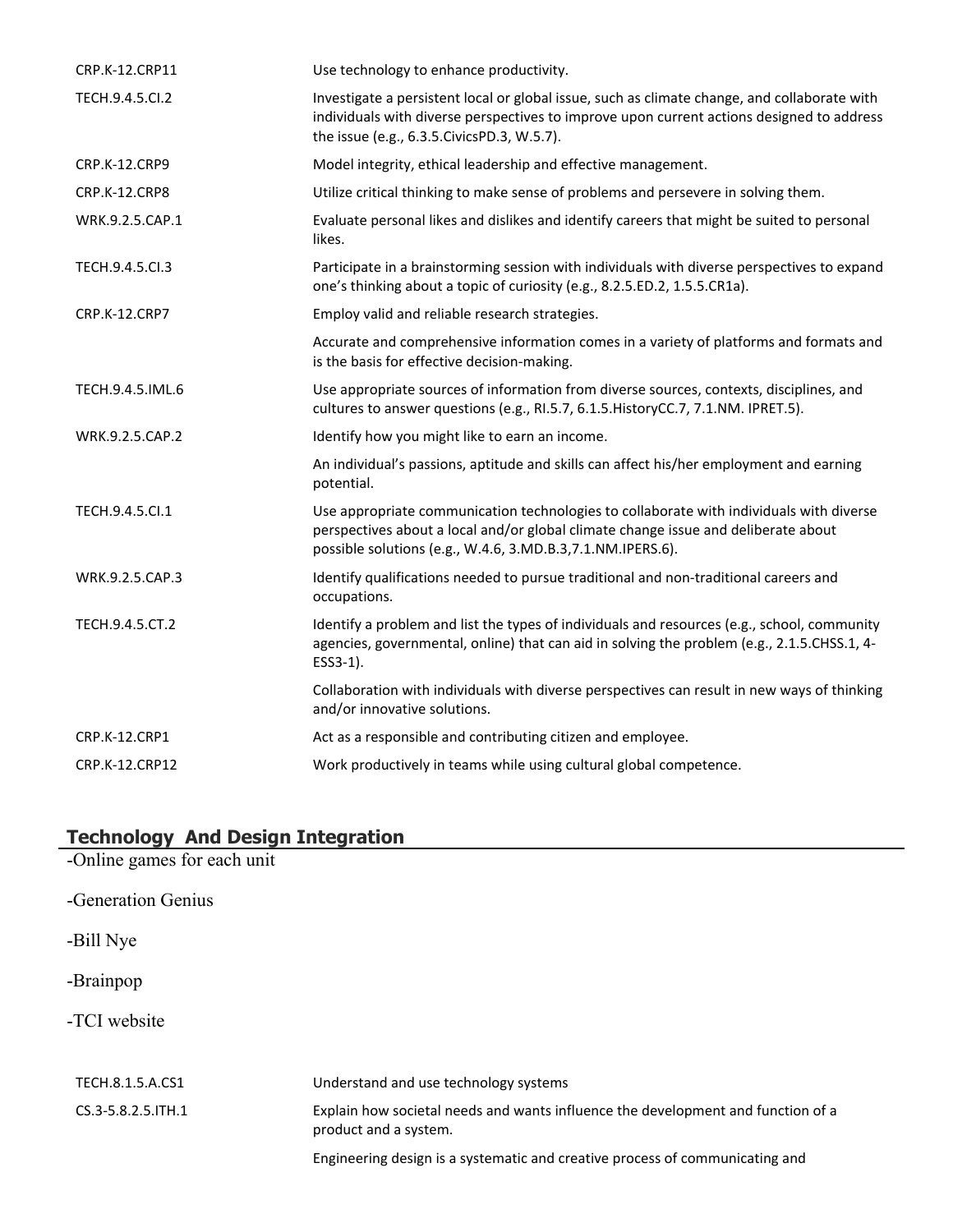|                    | collaborating to meet a design challenge. Often, several design solutions exist, each better<br>in some way than the others.                                                                  |
|--------------------|-----------------------------------------------------------------------------------------------------------------------------------------------------------------------------------------------|
| CS.3-5.8.1.5.DA.1  | Collect, organize, and display data in order to highlight relationships or support a claim.                                                                                                   |
| CS.3-5.8.2.5.ETW.4 | Explain the impact that resources, such as energy and materials used to develop<br>technology, have on the environment.                                                                       |
| CS.3-5.8.2.5.ED.3  | Follow step by step directions to assemble a product or solve a problem, using appropriate<br>tools to accomplish the task.                                                                   |
| CS.3-5.8.2.5.ED.4  | Explain factors that influence the development and function of products and systems (e.g.,<br>resources, criteria, desired features, constraints).                                            |
| CS.3-5.8.2.5.ETW.3 | Explain why human-designed systems, products, and environments need to be constantly<br>monitored, maintained, and improved.                                                                  |
| CS.3-5.8.2.5.ETW.5 | Identify the impact of a specific technology on the environment and determine what can<br>be done to increase positive effects and to reduce any negative effects, such as climate<br>change. |
|                    | Societal needs and wants determine which new tools are developed to address real-world<br>problems.                                                                                           |
| CS.3-5.8.2.5.ITH.2 | Evaluate how well a new tool has met its intended purpose and identify any shortcomings<br>it might have.                                                                                     |
| CS.3-5.8.2.5.ED.2  | Collaborate with peers to collect information, brainstorm to solve a problem, and evaluate<br>all possible solutions to provide the best results with supporting sketches or models.          |
| CS.3-5.8.2.5.ED.5  | Describe how specifications and limitations impact the engineering design process.                                                                                                            |
| CS.3-5.8.2.5.ED.6  | Evaluate and test alternative solutions to a problem using the constraints and trade-offs<br>identified in the design process.                                                                |
| CS.3-5.8.1.5.DA.5  | Propose cause and effect relationships, predict outcomes, or communicate ideas using<br>data.                                                                                                 |
| CS.3-5.8.1.5.DA.3  | Organize and present collected data visually to communicate insights gained from<br>different views of the data.                                                                              |
| CS.3-5.8.2.5.ETW.1 | Describe how resources such as material, energy, information, time, tools, people, and<br>capital are used in products or systems.                                                            |
| CS.3-5.8.2.5.ETW.2 | Describe ways that various technologies are used to reduce improper use of resources.                                                                                                         |
| TECH.8.1.5.A.1     | Select and use the appropriate digital tools and resources to accomplish a variety of tasks<br>including solving problems.                                                                    |
| TECH.8.1.5.A.CS2   | Select and use applications effectively and productively.                                                                                                                                     |

# **Interdisciplinary Connections**

| LA.W.4.7  | Conduct short research projects that build knowledge through investigation of different<br>aspects of a topic.                                                                       |
|-----------|--------------------------------------------------------------------------------------------------------------------------------------------------------------------------------------|
| LA.W.4.8  | Recall relevant information from experiences or gather relevant information from print<br>and digital sources; take notes and categorize information, and provide a list of sources. |
| LA.RF.4.3 | Know and apply grade-level phonics and word analysis skills in decoding and encoding<br>words.                                                                                       |
| LA.W.4.9  | Draw evidence from literary or informational texts to support analysis, reflection, and<br>research.                                                                                 |
| LA.RF.4.4 | Read with sufficient accuracy and fluency to support comprehension.                                                                                                                  |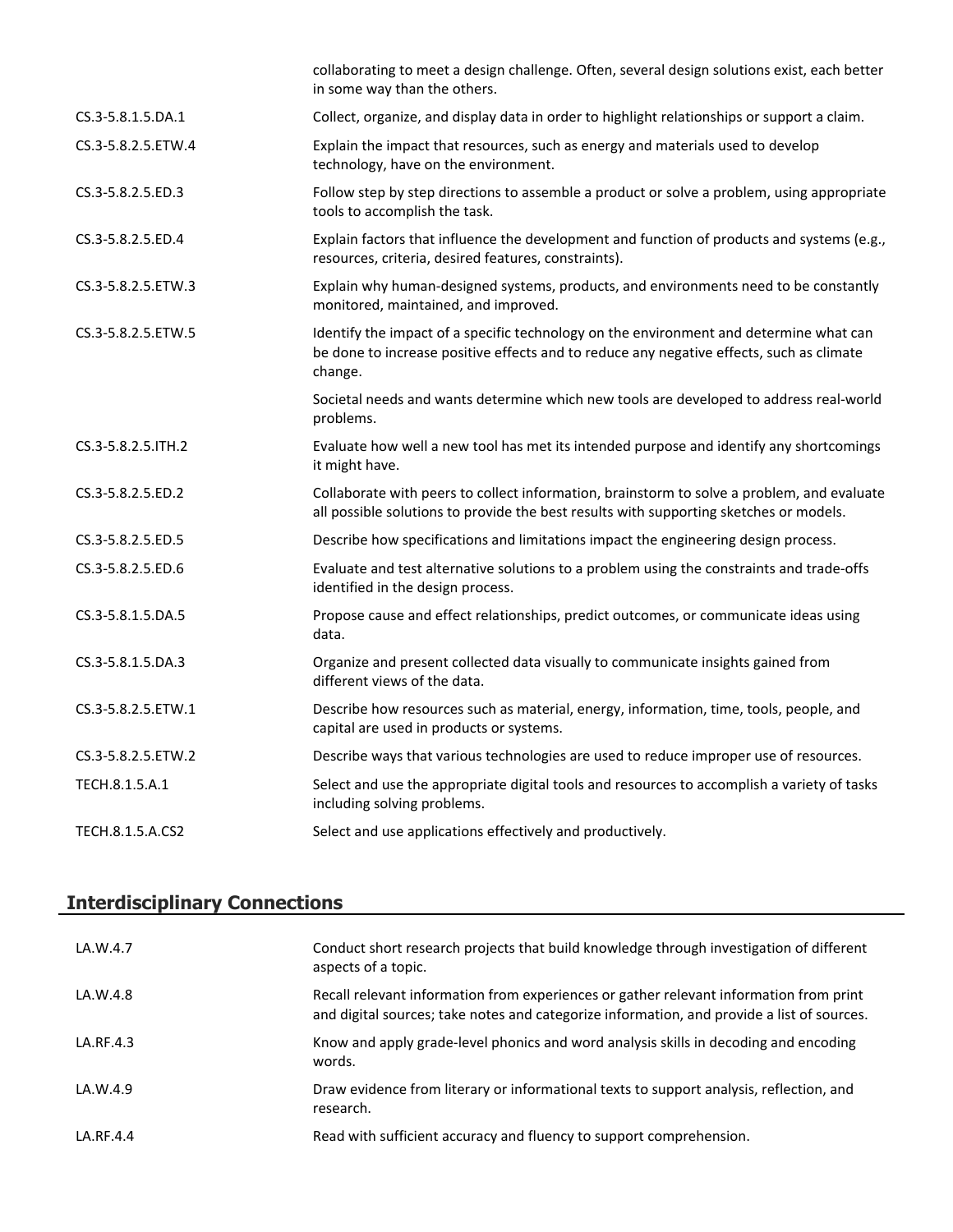| LA.L.4.2  | Demonstrate command of the conventions of standard English capitalization, punctuation,<br>and spelling when writing.                                                                                                                                                                                                                                   |
|-----------|---------------------------------------------------------------------------------------------------------------------------------------------------------------------------------------------------------------------------------------------------------------------------------------------------------------------------------------------------------|
| LA.W.4.10 | Write routinely over extended time frames (time for research, reflection,<br>metacognition/self-correction and revision) and shorter time frames (a single sitting or a<br>day or two) for a range of discipline-specific tasks, purposes, and audiences.                                                                                               |
| LA.RI.4.4 | Determine the meaning of general academic and domain-specific words or phrases in a<br>text relevant to a grade 4 topic or subject area.                                                                                                                                                                                                                |
| LA.RI.4.1 | Refer to details and examples in a text and make relevant connections when explaining<br>what the text says explicitly and when drawing inferences from the text.                                                                                                                                                                                       |
| LA.SL.4.1 | Engage effectively in a range of collaborative discussions (one-on-one, in groups, and<br>teacher-led) with diverse partners on grade 4 topics and texts, building on others' ideas<br>and expressing their own clearly.                                                                                                                                |
| LA.L.4.3  | Use knowledge of language and its conventions when writing, speaking, reading, or<br>listening.                                                                                                                                                                                                                                                         |
| LA.W.4.2  | Write informative/explanatory texts to examine a topic and convey ideas and information<br>clearly.                                                                                                                                                                                                                                                     |
| LA.L.4.4  | Determine or clarify the meaning of unknown and multiple-meaning words and phrases<br>based on grade 4 reading and content, choosing flexibly from a range of strategies.                                                                                                                                                                               |
| LA.SL.4.4 | Report on a topic or text, tell a story, or recount an experience in an organized manner,<br>using appropriate facts and relevant, descriptive details to support main ideas or themes;<br>speak clearly at an understandable pace.                                                                                                                     |
| LA.L.4.1  | Demonstrate command of the conventions of standard English grammar and usage when<br>writing or speaking.                                                                                                                                                                                                                                               |
| LA.RI.4.2 | Determine the main idea of a text and explain how it is supported by key details;<br>summarize the text.                                                                                                                                                                                                                                                |
| LA.RI.4.3 | Explain events, procedures, ideas, or concepts in a historical, scientific, or technical text,<br>including what happened and why, based on specific information in the text.                                                                                                                                                                           |
| LA.RI.4.6 | Compare and contrast a firsthand and secondhand account of the same event or topic;<br>describe the differences in focus and the information provided.                                                                                                                                                                                                  |
| LA.RI.4.7 | Interpret information presented visually, orally, or quantitatively (e.g., in charts, graphs,<br>diagrams, time lines, animations, or interactive elements on Web pages) and explain how<br>the information contributes to an understanding of the text in which it appears.                                                                            |
| LA.RI.4.8 | Explain how an author uses reasons and evidence to support particular points in a text.                                                                                                                                                                                                                                                                 |
| LA.W.4.4  | Produce clear and coherent writing in which the development and organization are<br>appropriate to task, purpose, and audience. (Grade-specific expectations for writing types<br>are defined in standards 1-3 above.)                                                                                                                                  |
| LA.RI.4.9 | Integrate and reflect on (e.g., practical knowledge, historical/cultural context, and<br>background knowledge) information from two texts on the same topic in order to write or<br>speak about the subject knowledgeably.                                                                                                                              |
| LA.W.4.5  | With guidance and support from peers and adults, develop and strengthen writing as<br>needed by planning, revising, and editing.                                                                                                                                                                                                                        |
| LA.L.4.6  | Acquire and use accurately grade-appropriate general academic and domain-specific<br>words and phrases, including those that signal precise actions, emotions, or states of<br>being (e.g., quizzed, whined, stammered) and that are basic to a particular topic (e.g.,<br>wildlife, conservation, and endangered when discussing animal preservation). |
| LA.W.4.6  | With some guidance and support from adults, use technology, including the Internet, to<br>produce and publish writing as well as to interact and collaborate with others;<br>demonstrate sufficient command of keyboarding skills to type a minimum of one page in a<br>single sitting.                                                                 |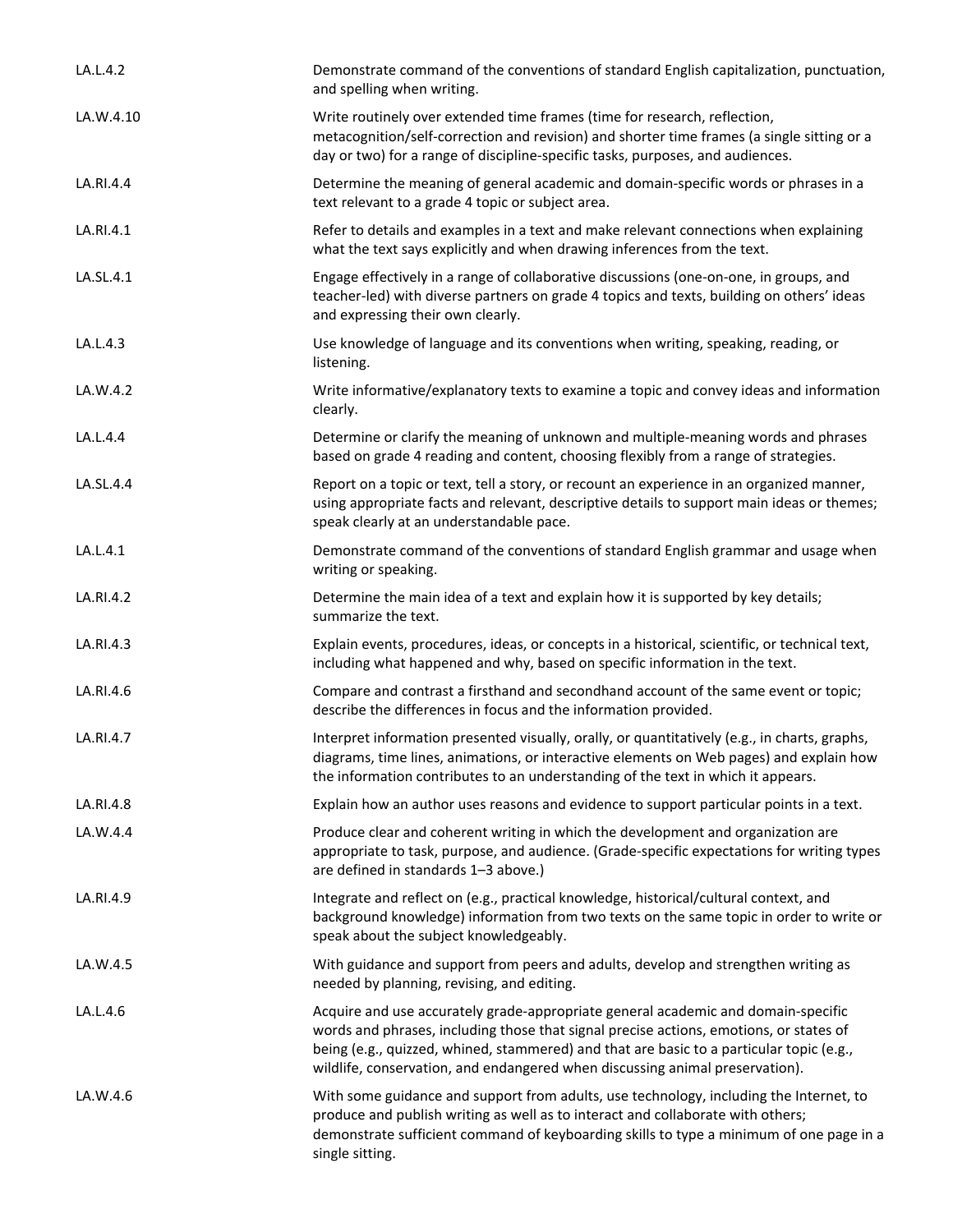#### **Differentiation**

- Understand that gifted students, just like all students, come to school to learn and be challenged.
- Pre-assess your students. Find out their areas of strength as well as those areas you may need to address before students move on.
- Consider grouping gifted students together for at least part of the school day.
- Plan for differentiation. Consider pre-assessments, extension activities, and compacting the curriculum.
- Use phrases like "You've shown you don't need more practice" or "You need more practice" instead of words like "qualify" or "eligible" when referring to extension work.
- Encourage high-ability students to take on challenges. Because they're often used to getting good grades, gifted students may be risk averse.
- **Definitions of Differentiation Components**:
	- o Content the specific information that is to be taught in the lesson/unit/course of instruction.
	- o Process how the student will acquire the content information.
	- o Product how the student will demonstrate understanding of the content.
	- o Learning Environment the environment where learning is taking place including physical location and/or student grouping

#### **Differentiation occurring in this unit:**

Utilize differentiation suggestions in the TCI Science Alive! program for enrichment and support.

#### **Modifications & Accommodations**

Refer to QSAC EXCEL SMALL SPED ACCOMMOCATIONS spreadsheet in this discipline.

#### **Modifications and Accommodations used in this unit:**

Utilize 504 and IEP accommodations where required.

#### **Benchmark Assessments**

**Benchmark Assessments** are given periodically (e.g., at the end of every quarter or as frequently as once per month) throughout a school year to establish baseline achievement data and measure progress toward a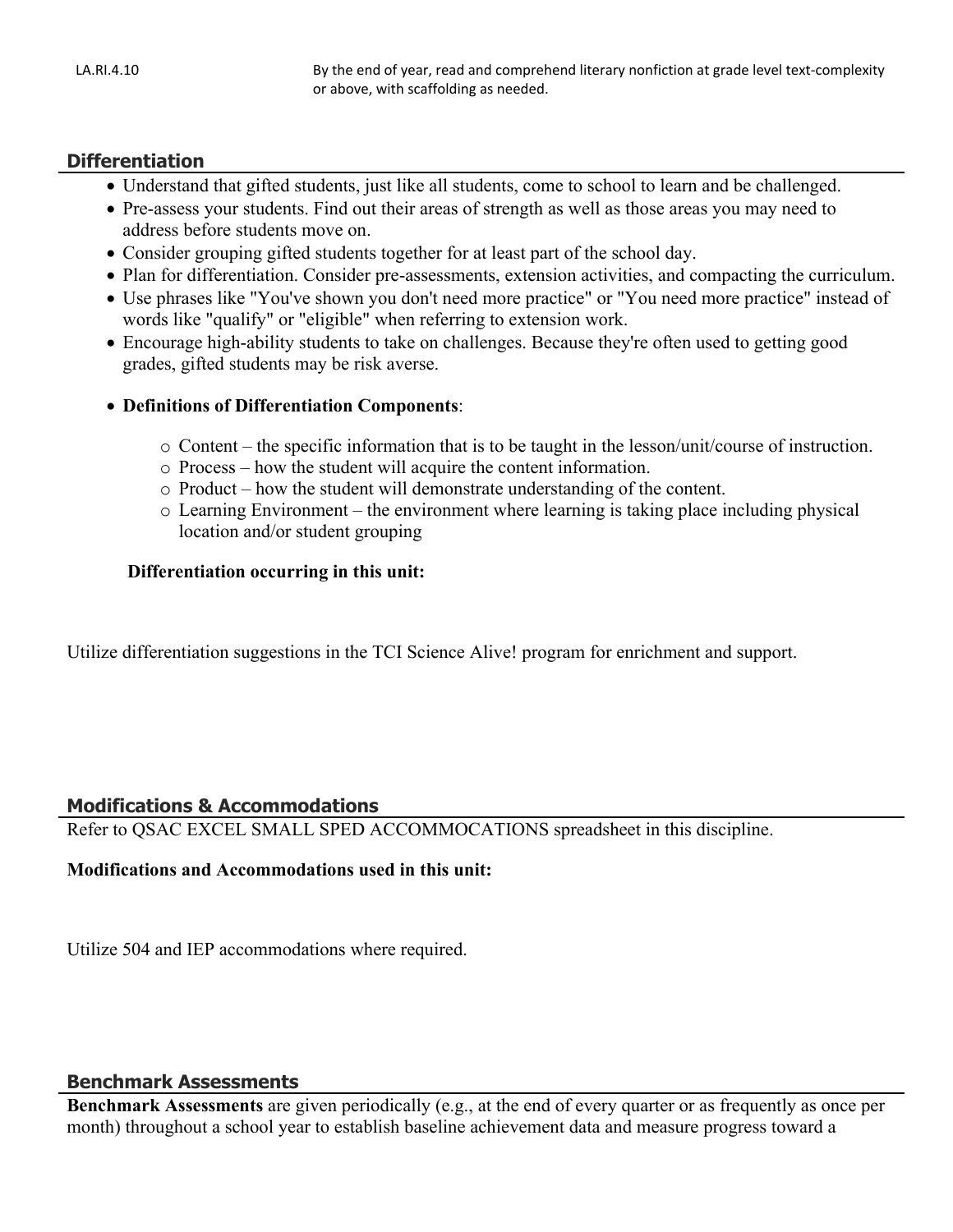standard or set of academic standards and goals.

#### **Schoolwide Benchmark assessments:**

Aimsweb benchmarks 3X a year

Linkit Benchmarks 3X a year

DRA

# **Additional Benchmarks used in this unit:**

-End of unit assessments

-Online quizzes

-TCI packet responses

# **Formative Assessments**

Assessment allows both instructor and student to monitor progress towards achieving learning objectives, and can be approached in a variety of ways. **Formative assessment** refers to tools that identify misconceptions, struggles, and learning gaps along the way and assess how to close those gaps. It includes effective tools for helping to shape learning, and can even bolster students' abilities to take ownership of their learning when they understand that the goal is to improve learning, not apply final marks (Trumbull and Lash, 2013). It can include students assessing themselves, peers, or even the instructor, through writing, quizzes, conversation, and more. In short, formative assessment occurs throughout a class or course, and seeks to improve student achievement of learning objectives through approaches that can support specific student needs (Theal and Franklin, 2010, p. 151).

#### **Formative Assessments used in this unit:**

TCI worksheets, quizzes

**Discussion** 

Teacher observation

Labs and Hands on activities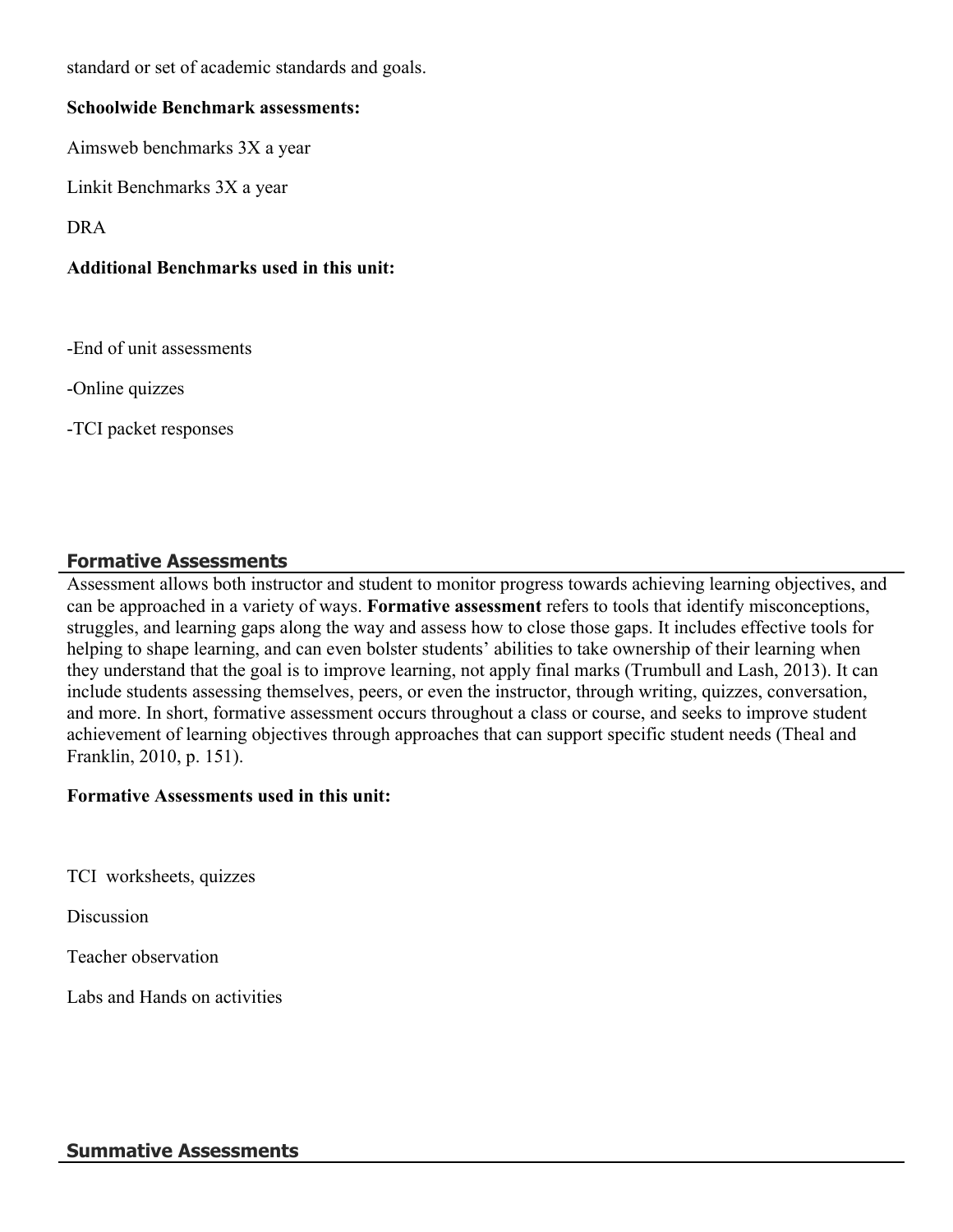**Summative assessments** evaluate student learning, knowledge, proficiency, or success at the conclusion of an instructional period, like a unit, course, or program. Summative assessments are almost always formally graded and often heavily weighted (though they do not need to be). Summative assessment can be used to great effect in conjunction and alignment with formative assessment, and instructors can consider a variety of ways to combine these approaches.

#### **Summative assessments for this unit:**

Unit assessments in the TCI program

#### **Instructional Materials**

Materials for labs indicated in TCI program

### **Standards**

|                    | Assessment does not include quantitative measures of changes in the speed of an object<br>or on any precise or quantitative definition of energy.                                                                                                                                                                                             |
|--------------------|-----------------------------------------------------------------------------------------------------------------------------------------------------------------------------------------------------------------------------------------------------------------------------------------------------------------------------------------------|
|                    | When objects collide, the contact forces transfer energy so as to change the objects'<br>motions.                                                                                                                                                                                                                                             |
| <b>SCI.4.PS3.B</b> | Conservation of Energy and Energy Transfer                                                                                                                                                                                                                                                                                                    |
| <b>SCI.4.PS3.D</b> | Energy in Chemical Processes and Everyday Life                                                                                                                                                                                                                                                                                                |
|                    | Energy can also be transferred from place to place by electric currents, which can then be<br>used locally to produce motion, sound, heat, or light. The currents may have been<br>produced to begin with by transforming the energy of motion into electrical energy.                                                                        |
|                    | Devices should be limited to those that convert motion energy to electric energy or use<br>stored energy to cause motion or produce light or sound.                                                                                                                                                                                           |
| <b>SCI.4.PS3.A</b> | Definitions of Energy                                                                                                                                                                                                                                                                                                                         |
| <b>SCI.4.PS3.A</b> | Definitions of Energy                                                                                                                                                                                                                                                                                                                         |
|                    | Energy is present whenever there are moving objects, sound, light, or heat. When objects<br>collide, energy can be transferred from one object to another, thereby changing their<br>motion. In such collisions, some energy is typically also transferred to the surrounding air;<br>as a result, the air gets heated and sound is produced. |
|                    | Energy can be moved from place to place by moving objects or through sound, light, or<br>electric currents.                                                                                                                                                                                                                                   |
|                    | Light also transfers energy from place to place.                                                                                                                                                                                                                                                                                              |
|                    | Planning and Carrying Out Investigations                                                                                                                                                                                                                                                                                                      |
| SCI.3-5-ETS1-1     | Define a simple design problem reflecting a need or a want that includes specified criteria<br>for success and constraints on materials, time, or cost.                                                                                                                                                                                       |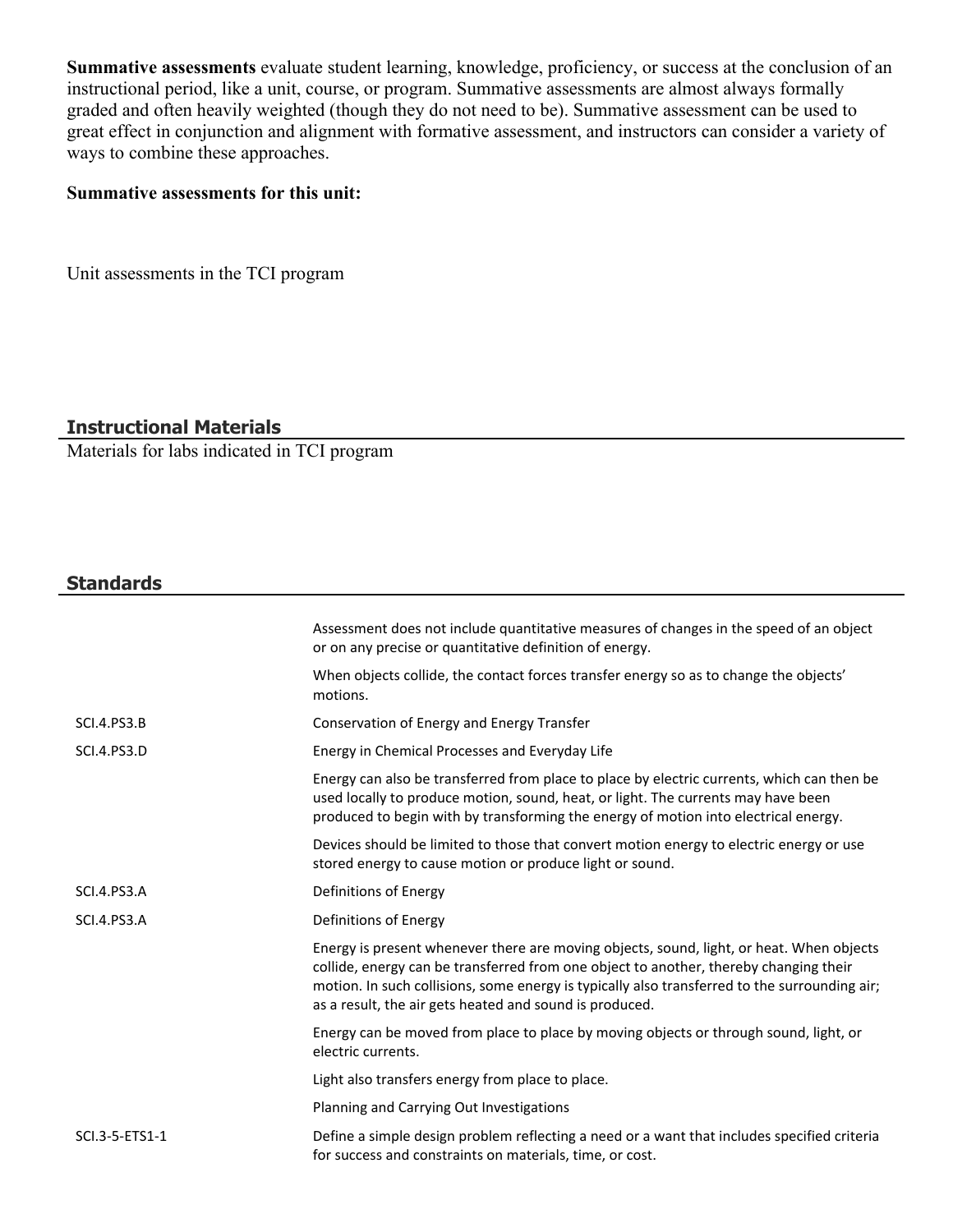| SCI.4.ETS1.A       | Defining Engineering Problems                                                                                                                                                                                                                                                                                                                                                                               |
|--------------------|-------------------------------------------------------------------------------------------------------------------------------------------------------------------------------------------------------------------------------------------------------------------------------------------------------------------------------------------------------------------------------------------------------------|
|                    | <b>Energy and Matter</b>                                                                                                                                                                                                                                                                                                                                                                                    |
|                    | Assessment does not include quantitative measurements of energy.                                                                                                                                                                                                                                                                                                                                            |
|                    | Energy can be moved from place to place by moving objects or through sound, light, or<br>electric currents.                                                                                                                                                                                                                                                                                                 |
|                    | Ask questions that can be investigated and predict reasonable outcomes based on<br>patterns such as cause and effect relationships.                                                                                                                                                                                                                                                                         |
|                    | Make observations to produce data to serve as the basis for evidence for an explanation<br>of a phenomenon or test a design solution.                                                                                                                                                                                                                                                                       |
| <b>SCI.4.PS3.C</b> | Relationship Between Energy and Forces                                                                                                                                                                                                                                                                                                                                                                      |
| SCI.4-PS3          | Energy                                                                                                                                                                                                                                                                                                                                                                                                      |
|                    | Asking Questions and Defining Problems                                                                                                                                                                                                                                                                                                                                                                      |
| SCI.4-PS3-4        | Apply scientific ideas to design, test, and refine a device that converts energy from one<br>form to another.                                                                                                                                                                                                                                                                                               |
|                    | <b>Constructing Explanations and Designing Solutions</b>                                                                                                                                                                                                                                                                                                                                                    |
|                    | Energy can be transferred in various ways and between objects.                                                                                                                                                                                                                                                                                                                                              |
| <b>SCI.4.PS3.B</b> | Conservation of Energy and Energy Transfer                                                                                                                                                                                                                                                                                                                                                                  |
| SCI.3-5-ETS1-2     | Generate and compare multiple possible solutions to a problem based on how well each is<br>likely to meet the criteria and constraints of the problem.                                                                                                                                                                                                                                                      |
| SCI.4-PS3-2        | Make observations to provide evidence that energy can be transferred from place to place<br>by sound, light, heat, and electric currents.                                                                                                                                                                                                                                                                   |
|                    | Planning and carrying out investigations to answer questions or test solutions to problems<br>in 3-5 builds on K-2 experiences and progresses to include investigations that control<br>variables and provide evidence to support explanations or design solutions.                                                                                                                                         |
|                    | Asking questions and defining problems in grades 3-5 builds on K-2 experiences and<br>progresses to specifying qualitative relationships.                                                                                                                                                                                                                                                                   |
| SCI.4-PS3-3        | Ask questions and predict outcomes about the changes in energy that occur when objects<br>collide.                                                                                                                                                                                                                                                                                                          |
|                    | Examples of devices could include electric circuits that convert electrical energy into<br>motion energy of a vehicle, light, or sound; and, a passive solar heater that converts light<br>into heat. Examples of constraints could include the materials, cost, or time to design the<br>device.                                                                                                           |
| <b>SCI.4.PS3.B</b> | Conservation of Energy and Energy Transfer                                                                                                                                                                                                                                                                                                                                                                  |
|                    | The expression "produce energy" typically refers to the conversion of stored energy into a<br>desired form for practical use.                                                                                                                                                                                                                                                                               |
|                    | Energy can also be transferred from place to place by electric currents, which can then be<br>used locally to produce motion, sound, heat, or light. The currents may have been<br>produced to begin with by transforming the energy of motion into electrical energy.                                                                                                                                      |
|                    | <b>Energy and Matter</b>                                                                                                                                                                                                                                                                                                                                                                                    |
|                    | Assessment does not include quantitative measurements of energy.                                                                                                                                                                                                                                                                                                                                            |
|                    | Energy can be transferred in various ways and between objects.                                                                                                                                                                                                                                                                                                                                              |
|                    | Possible solutions to a problem are limited by available materials and resources<br>(constraints). The success of a designed solution is determined by considering the desired<br>features of a solution(criteria). Different proposals for solutions can be compared on the<br>basis of how well each one meets the specified criteria for success or how well each takes<br>the constraints into account. |